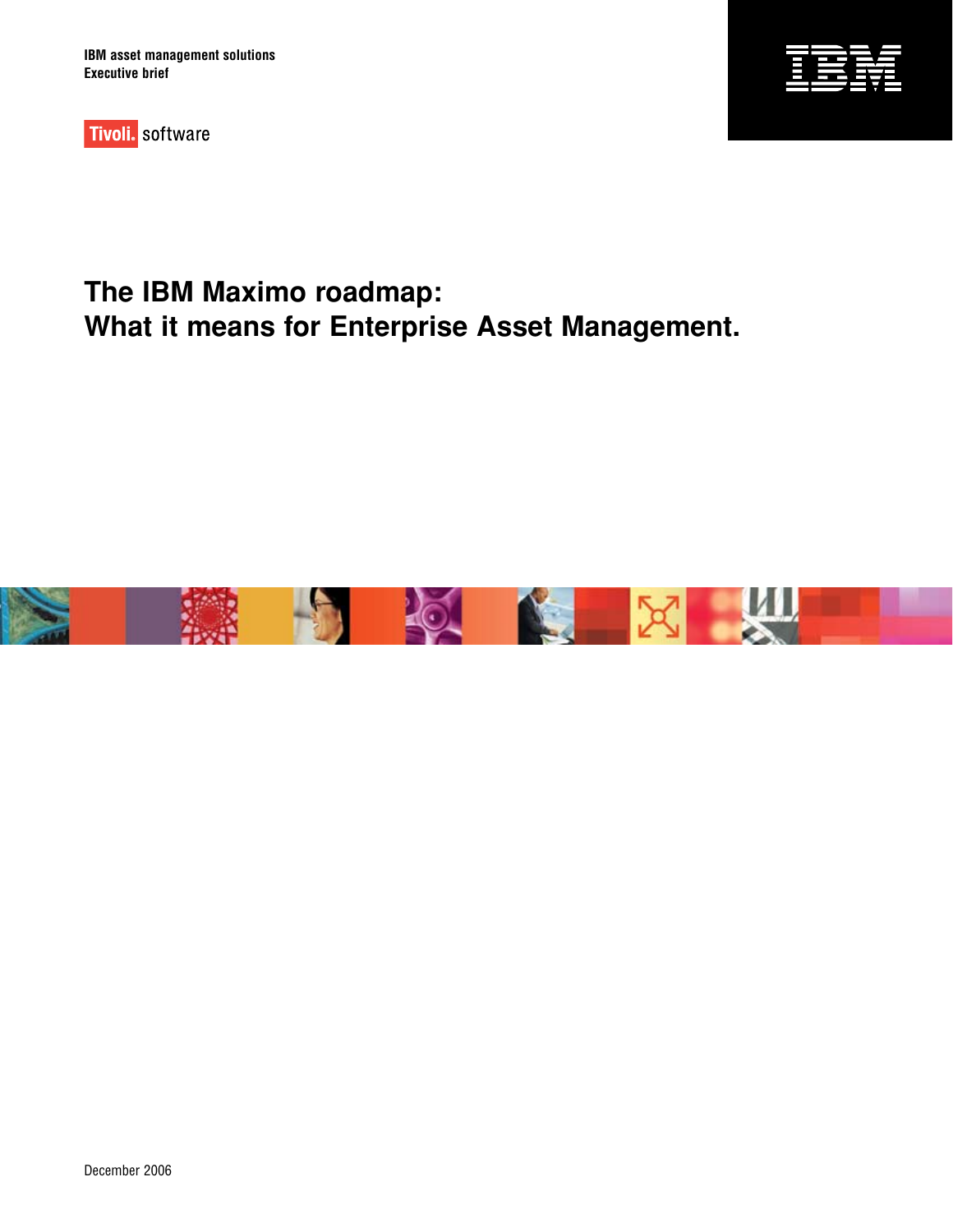# **Contents**

- *�2 Comprehensive asset management solutions*
- *4 The EAM [roadmap](#page-3-0)*
- *5 Increased [development](#page-4-0) investment*
- *6 Ongoing [accelerated](#page-5-0) delivery*
- *7 [Expanded](#page-6-0) coverage and support*
- *7 [Summary](#page-6-0)*
- *8 For more [information](#page-7-0)*
- *8 About Tivoli [software](#page-7-0) from IBM*



### **Comprehensive asset management solutions**

As more corporate assets are touched by technology, companies are looking to consolidate how they operate and manage them. They are realizing that there are synergistic advantages in combining the management of operational assets with IT assets, especially the IT infrastructure that supports the management and control of the operational assets. Deploying and operating multiple software solutions to manage different types of assets, including production, facility and IT assets, is cost-prohibitive and impedes business process innovation. IBM and MRO Software have come together to address this point, with each organization bringing unique expertise in asset management, including IBM's extensive experience in managing IT assets and MRO Software's long history of supporting operational assets through the Maximo® product line. These combined strengths will be leveraged to help ensure that Maximo continues to deliver business value in all asset classes.

To improve manageability, many operational assets are taking on IT attributes such as microprocessors, operating systems and IP addresses. IT-embedded generators, power meters and instrumentation are increasingly being networked and managed with IT software. Since they behave like IT assets, there is an opportunity to leverage IT business processes such as software distribution and patch management onto the shop floor to provide better overall asset management. IBM's acquisition of MRO Software will address this need by providing customers with a more consistent and comprehensive set of asset management solutions.

This acquisition leverages the strengths of both companies to bring together the best of operational asset management, IT asset management (ITAM) and service management. IBM and MRO Software deliver business processes to support all asset classes, including production, IT, facilities and transportation. For IBM, a holistic approach to managing this diverse collection of assets is the key to a successful enterprise asset management (EAM) strategy.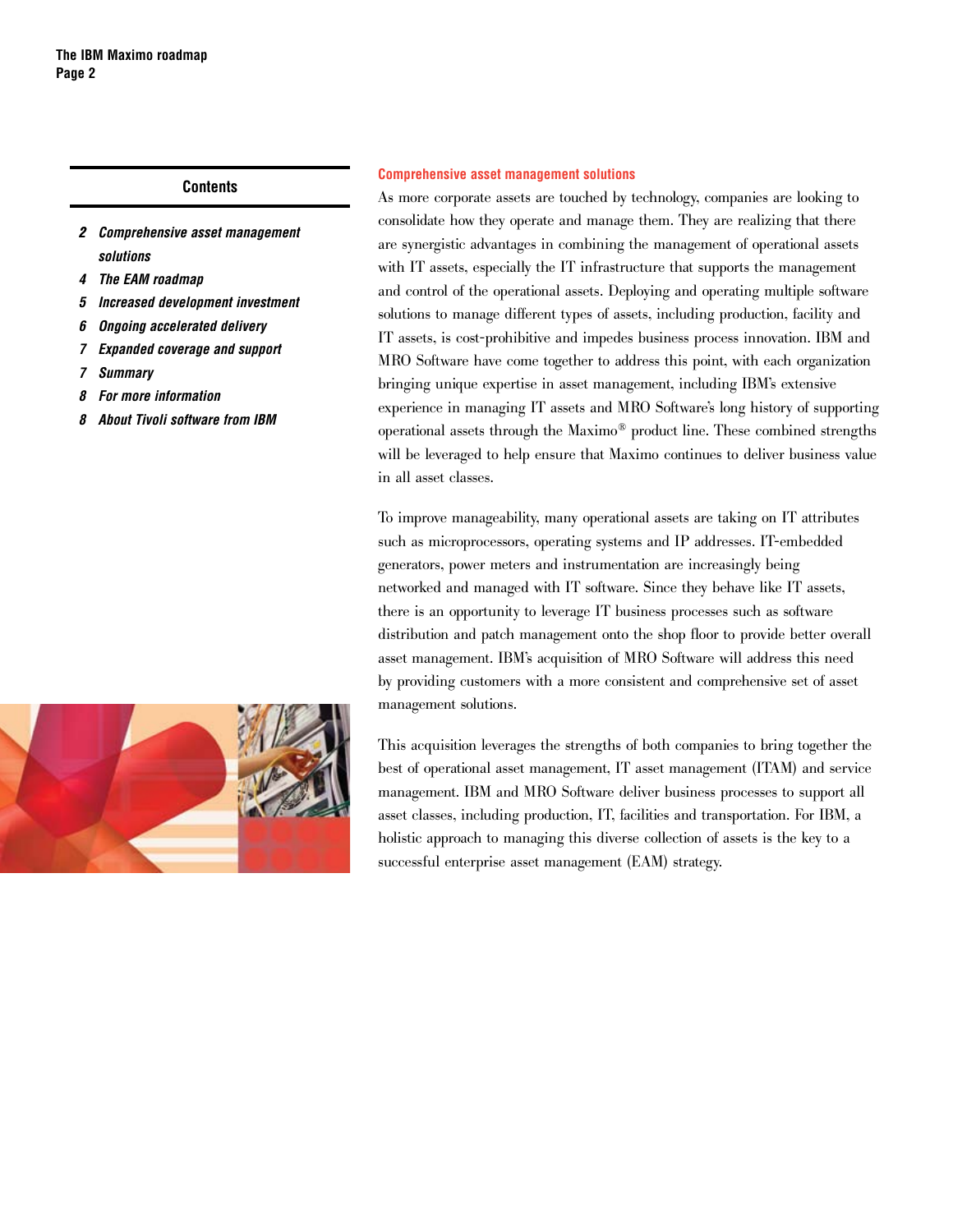

#### *Figure 1: Uniting EAM, ITAM and Service Management*

IBM will unite MRO Software's Maximo asset and service management offerings, IBM Tivoli® software and service management capabilities, and IBM Global Services' asset management experience. Both Maximo and Tivoli use industryproven technologies based on open standards and interoperability. Maximo's strengths in operational asset management and its integrated platform are complementary to the strength Tivoli brings to ITAM. The combined Maximo and Tivoli software portfolio gives customers a single source for managing more operational and IT assets with a focus on service management.



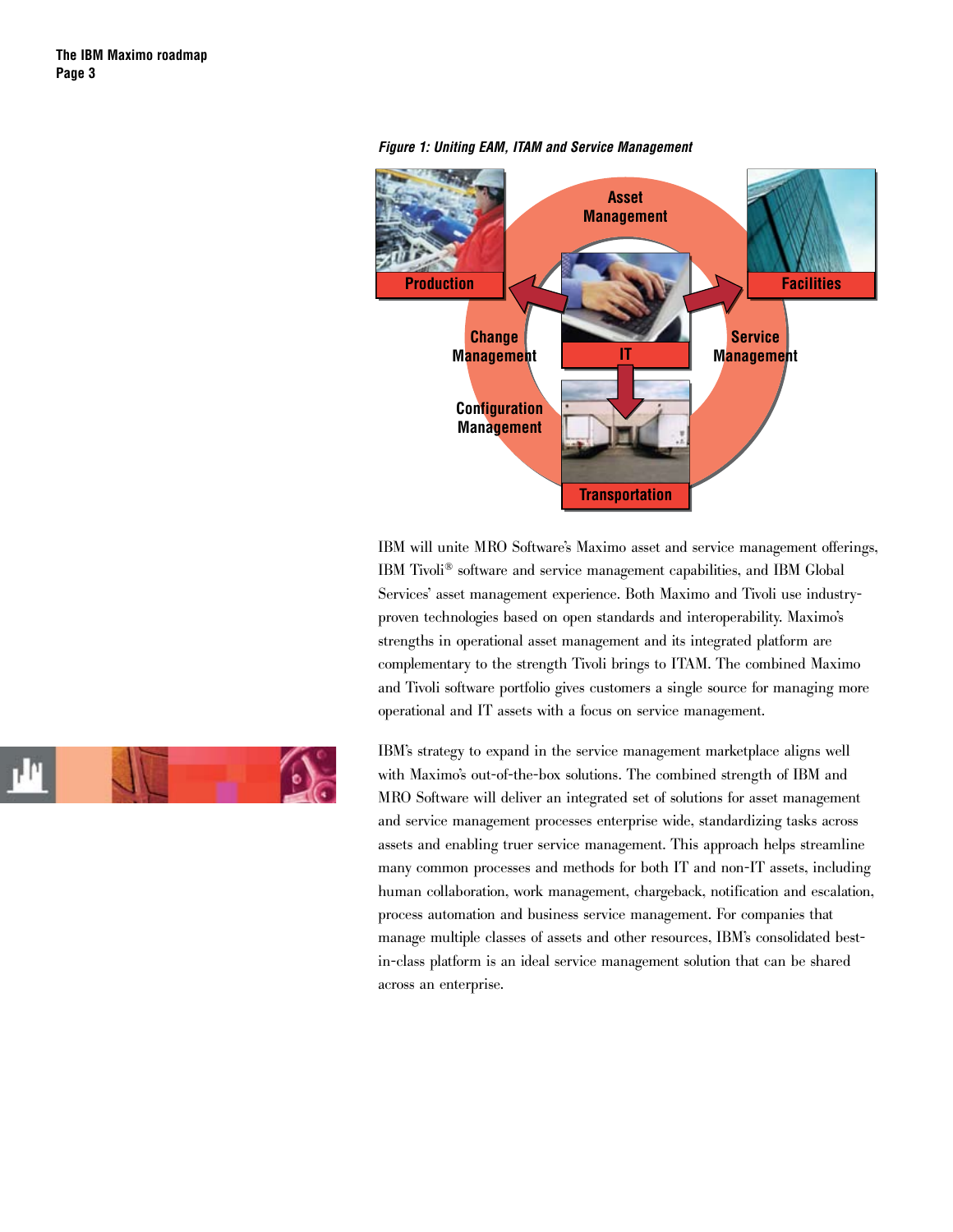<span id="page-3-0"></span>

This enhanced platform will help ensure:

- Accelerated value to EAM and IT service management (ITSM) marketplaces through fast delivery of *critical features and new market-leading solutions.*
- *Continuous enhancements based on customer needs.* •
- *Greater investment protection for customers by supporting less disruptive adoption of new capabilities.* •

# **The EAM roadmap**

IBM has had proven success in implementing EAM solutions for clients over many years. IBM is expanding that capability with the acquisition of MRO Software and increasing product development investment in Maximo by expanding its core asset and service management capabilities. The company is also extending Maximo's vertical industry capabilities in new and existing industry sectors and is enhancing sales, services and support for EAM customers.

Figure 2 shows the product roadmap for Maximo. This roadmap focuses on EAM and is part of a larger asset and service management roadmap that converges Maximo and Tivoli capabilities. IBM's current development timeline shows the accelerated availability of IBM's EAM strategy.



*Figure 2: Maximo EAM Roadmap*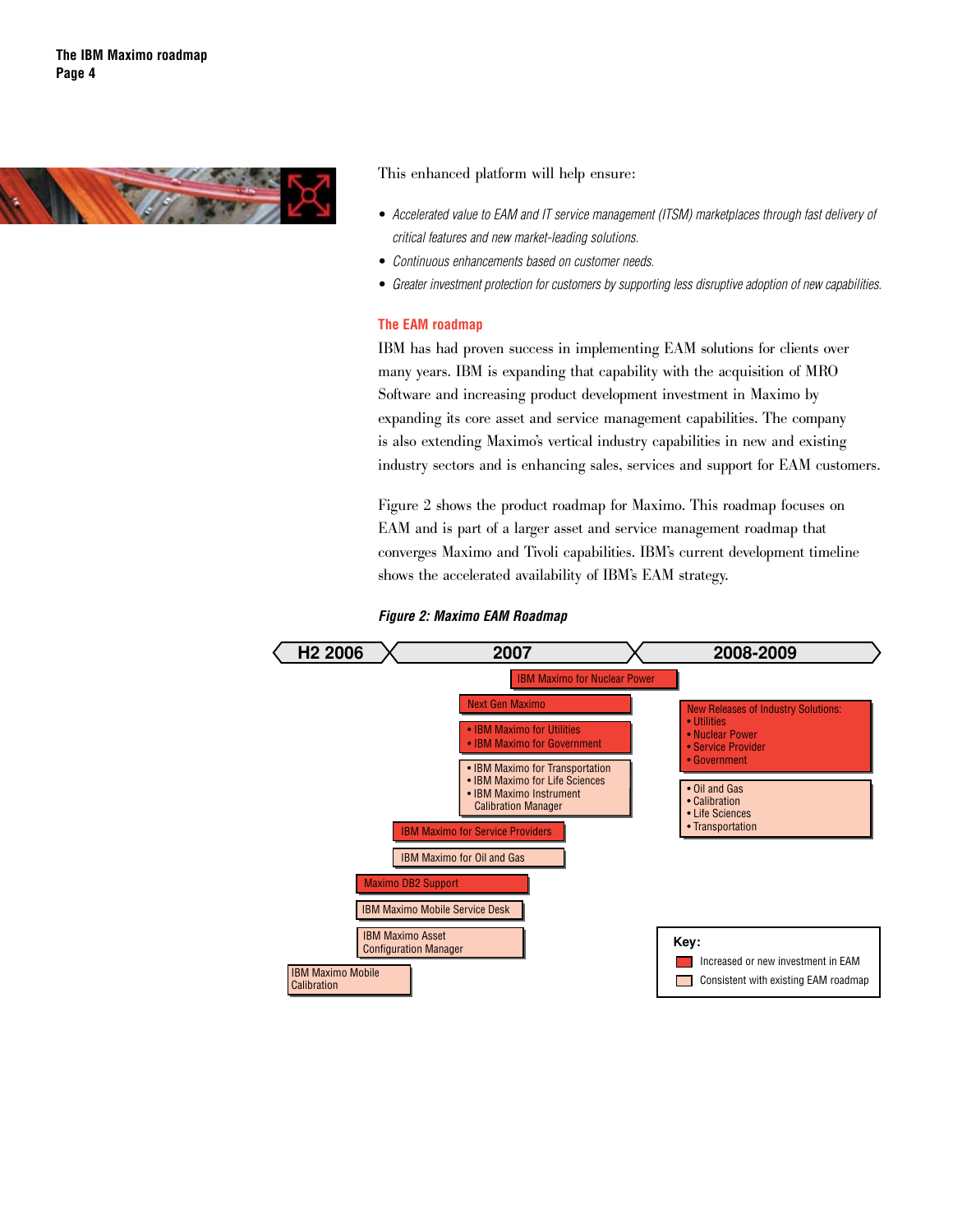<span id="page-4-0"></span>Products benefiting from increased investment are highlighted in dark red while product releases consistent with the pre-acquisition roadmap are shown in light red. Increased investment should result in expanded capabilities and/or accelerated product deliveries for existing solutions, as well as a new industry solution for Government.

# **Increased development investment**

IBM has increased resources for core Maximo product and industry solutions development, including technical and business experts who will help develop the next-generation Maximo platform. Key technology features of that platform will include:

- *An enhanced service-oriented architecture (SOA).* •
- *A contextual user interface that will enable elements on a page to change dynamically based on the data in a record.*
- Enhanced deployment management capabilities, enabling more automation in moving customer *configurations from development to test to production environments.*

In addition, the next-generation Maximo platform will provide enhanced core asset management features such as:

- *Extended asset model for greater support of complex linear asset requirements.* •
- *Extended work order functionality such as dynamically extensible attributes, status control for sequencing and dependency management, and multiple assets per work order.*
- *Tivoli configuration manager, process manager and service catalog functionalities in Maximo for cross-asset utilization and enterprise-wide service management.*
- *Service supply chain capabilities for managing internal and external service offerings.* •

New investment in technical and business expertise for Maximo will help address unique asset management requirements in specific industries. IBM industry experts are being added to the Maximo industry solution teams, providing additional industry-specific resources to speed delivery and enhance product functionality.

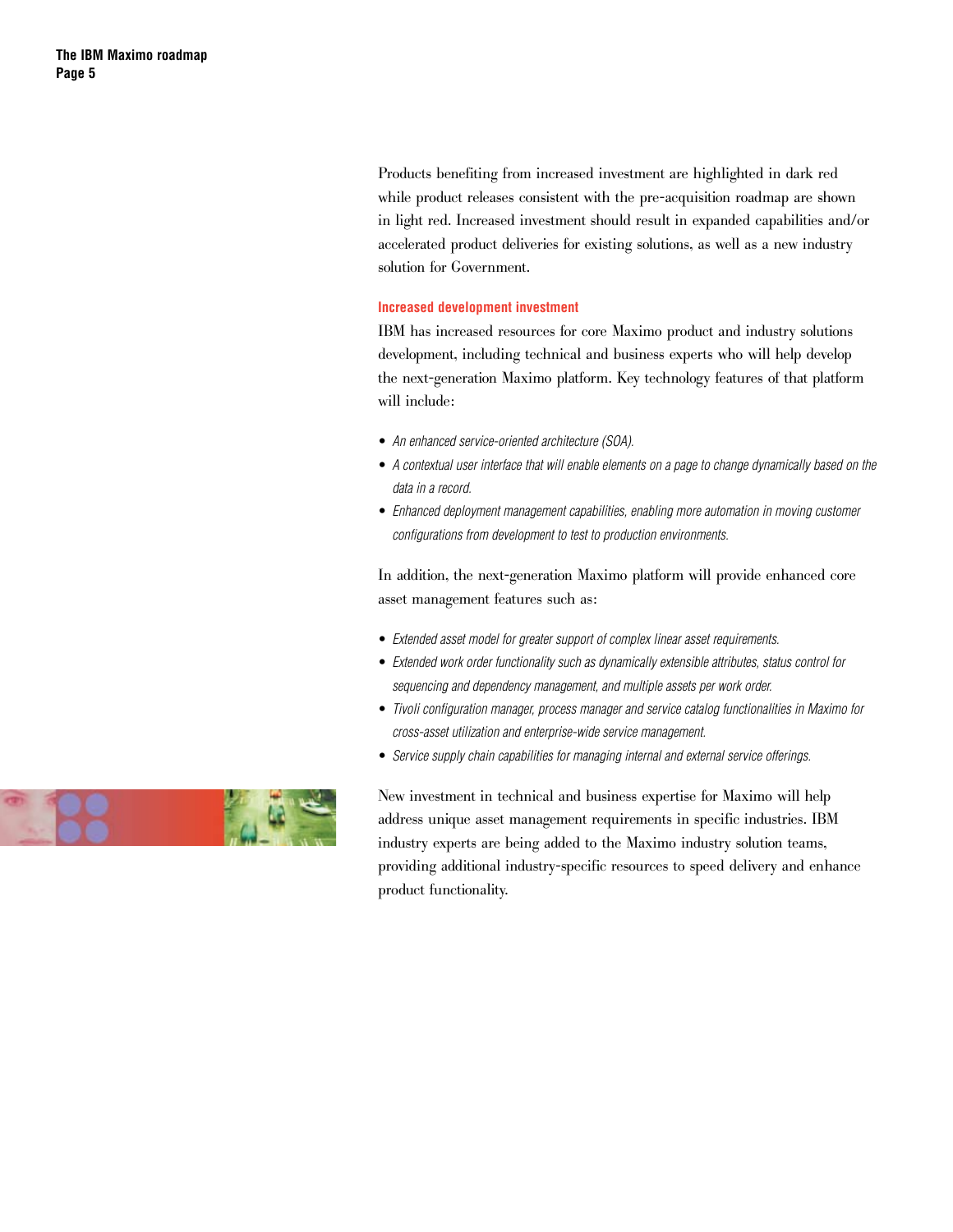<span id="page-5-0"></span>IBM Maximo for Government will be a new industry asset management solution, providing capabilities such as Real Properties and Weapon Systems Management. Also being expedited is the new release of IBM Maximo for Service Providers. This solution, which helps external service providers automate management of their customers' assets, will have new capabilities for customer management, service level management and customer billing.

Other industry-specific enhancements on schedule for release include:

- *Geographic Information System (GIS) spatial support in IBM Maximo for Utilities.* •
- Clearance and Tagging capabilities and support for the Standard Nuclear Performance Model *(SNPM) in IBM Maximo for Nuclear Power.*

Product releases for remaining industry solutions are positioned to target preacquisition delivery timeframes, and future releases of Maximo industry solutions will provide even more functionality. IBM will leverage the combined strengths of Tivoli and MRO Software to differentiate the company's EAM solutions, creating competitive advantages across more industries and asset classes.

#### **Ongoing accelerated delivery**

Increased investment in Maximo and its industry solutions will enable IBM to deliver new features at a much faster pace. IBM's global technical and business resources allow Maximo development teams to draw from top business or technical expertise worldwide. IBM's industry-specific business experts can infuse Maximo solutions with valuable, real-world insight including strategies for entering new markets. IBM technical experts, many of them in the forefront of today's technologies, including SOA, Business Process Execution Language (BPEL), Web 2.0, Radio Frequency Identification (RFID) and wireless, will help shape the next-generation Maximo platform.

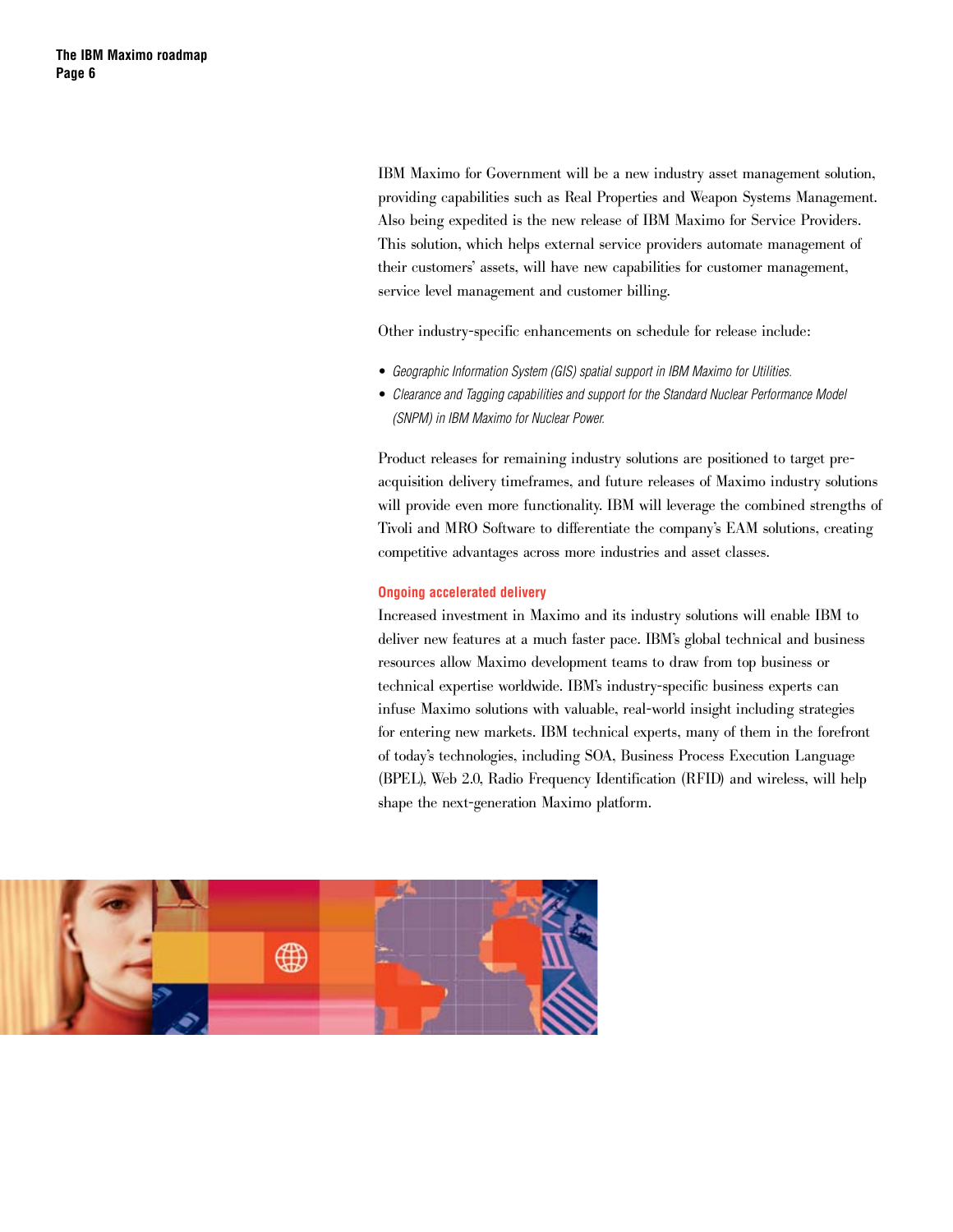<span id="page-6-0"></span>

#### **Expanded coverage and support**

IBM's global consulting practice and support organizations enable IBM to deliver services and support that should exceed Maximo users' expectations. IBM's Global Services will extend the existing relationship with MRO Software services and the Maximo customer base. Leveraging IBM's vast technology and business expertise, the Maximo services and support teams can provide a wider range of services while supporting a wider range of requirements, including integration with operational and enterprise applications and deployment of enterprise portals and enterprise business process automation. In addition, IBM Global Services will complement Maximo deployment with business process improvement services and industry best practices.

#### **Summary**

The acquisition of MRO Software puts IBM's services, products and technologies at the forefront of EAM, including both operational and IT assets. To achieve this convergence, IBM is investing in solutions for more asset classes and service components. This integration should improve customers' efforts to consolidate business systems across many asset types, integrate their IT-embedded shop floor assets into a single asset management solution and implement service management business processes across all asset classes.

The convergence of Maximo and Tivoli combines the best of both technologies into a one-of-a-kind business platform for asset and service management, while helping to preserve existing customer investments. This combined platform will provide:

- *A consolidated infrastructure for EAM, ITAM and service management.* •
- *An "enterprise asset aware" platform and processes.* •
- *Expanded support for production, facility and transportation assets across key industries.* •
- *Integrated configuration and change management processes on a process runtime infrastructure.* •
- *Comprehensive, easy-to-use tools for customizing user screens and processes, integrated with system management tools for automated execution of processes and tasks.*